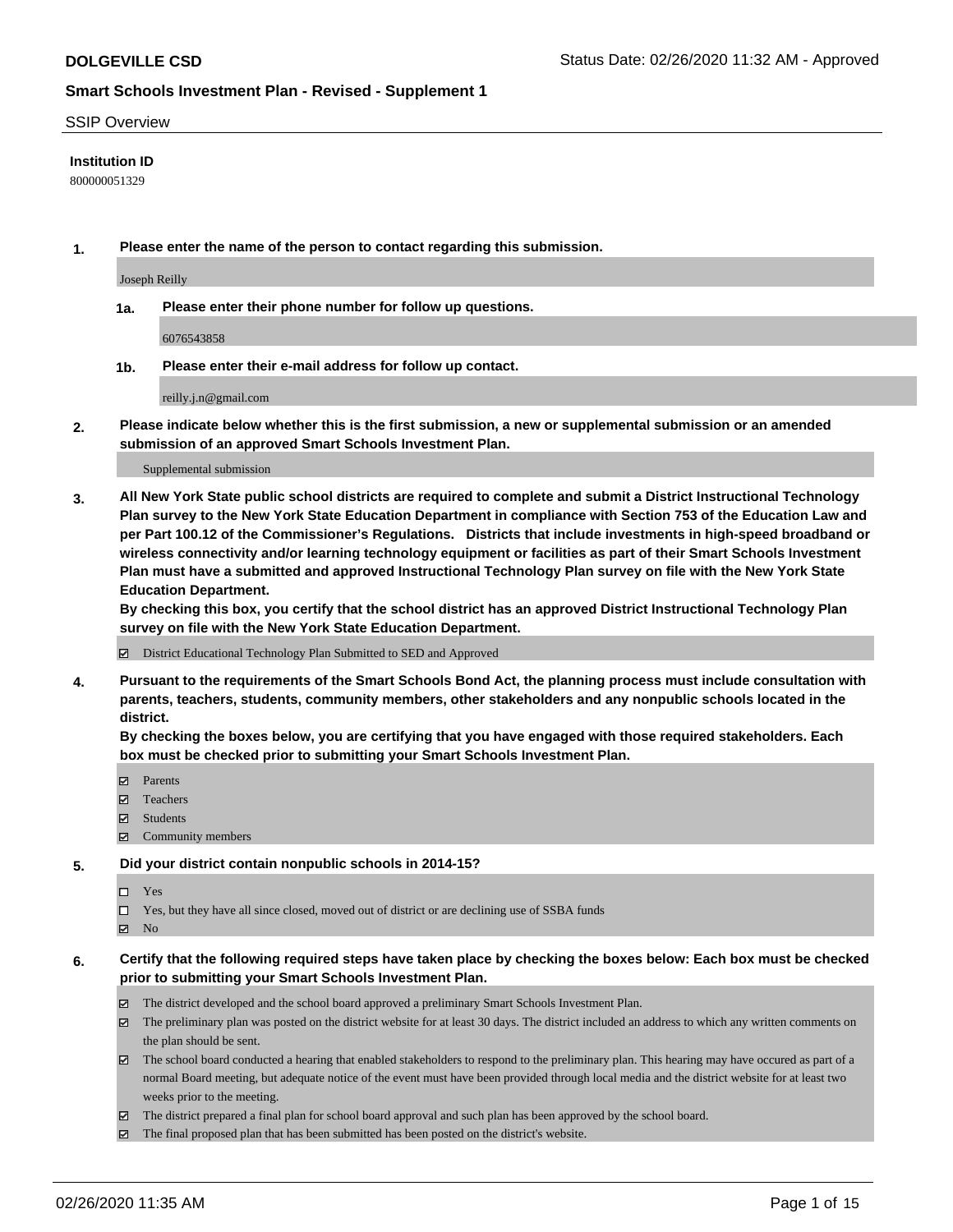SSIP Overview

**6a. Please upload the proposed Smart Schools Investment Plan (SSIP) that was posted on the district's website, along with any supporting materials. Note that this should be different than your recently submitted Educational Technology Survey. The Final SSIP, as approved by the School Board, should also be posted on the website and remain there during the course of the projects contained therein.**

dolgeville.smart\_bond.pdf

**6b. Enter the webpage address where the final Smart Schools Investment Plan is posted. The Plan should remain posted for the life of the included projects.**

http://www.dolgeville.org/post/smartbond/

**7. Please enter an estimate of the total number of students and staff that will benefit from this Smart Schools Investment Plan based on the cumulative projects submitted to date.**

1,000

**8. An LEA/School District may partner with one or more other LEA/School Districts to form a consortium to pool Smart Schools Bond Act funds for a project that meets all other Smart School Bond Act requirements. Each school district participating in the consortium will need to file an approved Smart Schools Investment Plan for the project and submit a signed Memorandum of Understanding that sets forth the details of the consortium including the roles of each respective district.**

 $\Box$  The district plans to participate in a consortium to partner with other school district(s) to implement a Smart Schools project.

## **9. Please enter the name and 6-digit SED Code for each LEA/School District participating in the Consortium.**

| Partner LEA/District | <b>ISED BEDS Code</b> |
|----------------------|-----------------------|
| (No Response)        | (No Response)         |

### **10. Please upload a signed Memorandum of Understanding with all of the participating Consortium partners.**

(No Response)

**11. Your district's Smart Schools Bond Act Allocation is:**

\$1,078,019

### **12. Final 2014-15 BEDS Enrollment to calculate Nonpublic Sharing Requirement**

|            | <b>Public Enrollment</b> | Nonpublic Enrollment | <b>Total Enrollment</b> | l Nonpublic Percentage |
|------------|--------------------------|----------------------|-------------------------|------------------------|
| Enrollment | 856                      |                      | 856.00                  | 0.00                   |

**13. This table compares each category budget total, as entered in that category's page, to the total expenditures listed in the category's expenditure table. Any discrepancies between the two must be resolved before submission.**

|                                          | Sub-Allocations | <b>Expenditure Totals</b> | Difference |
|------------------------------------------|-----------------|---------------------------|------------|
| <b>School Connectivity</b>               | 0.00            | 0.00                      | 0.00       |
| Connectivity Projects for<br>Communities | 0.00            | 0.00                      | 0.00       |
| Classroom Technology                     | 437,424.00      | 437,424.00                | 0.00       |
| Pre-Kindergarten Classrooms              | 0.00            | 0.00                      | 0.00       |
| Replace Transportable<br>Classrooms      | 0.00            | 0.00                      | 0.00       |
| <b>High-Tech Security Features</b>       | 36,450.00       | 36,450.00                 | 0.00       |
| Nonpublic Loan                           | 0.00            | 0.00                      | 0.00       |
| Totals:                                  |                 |                           |            |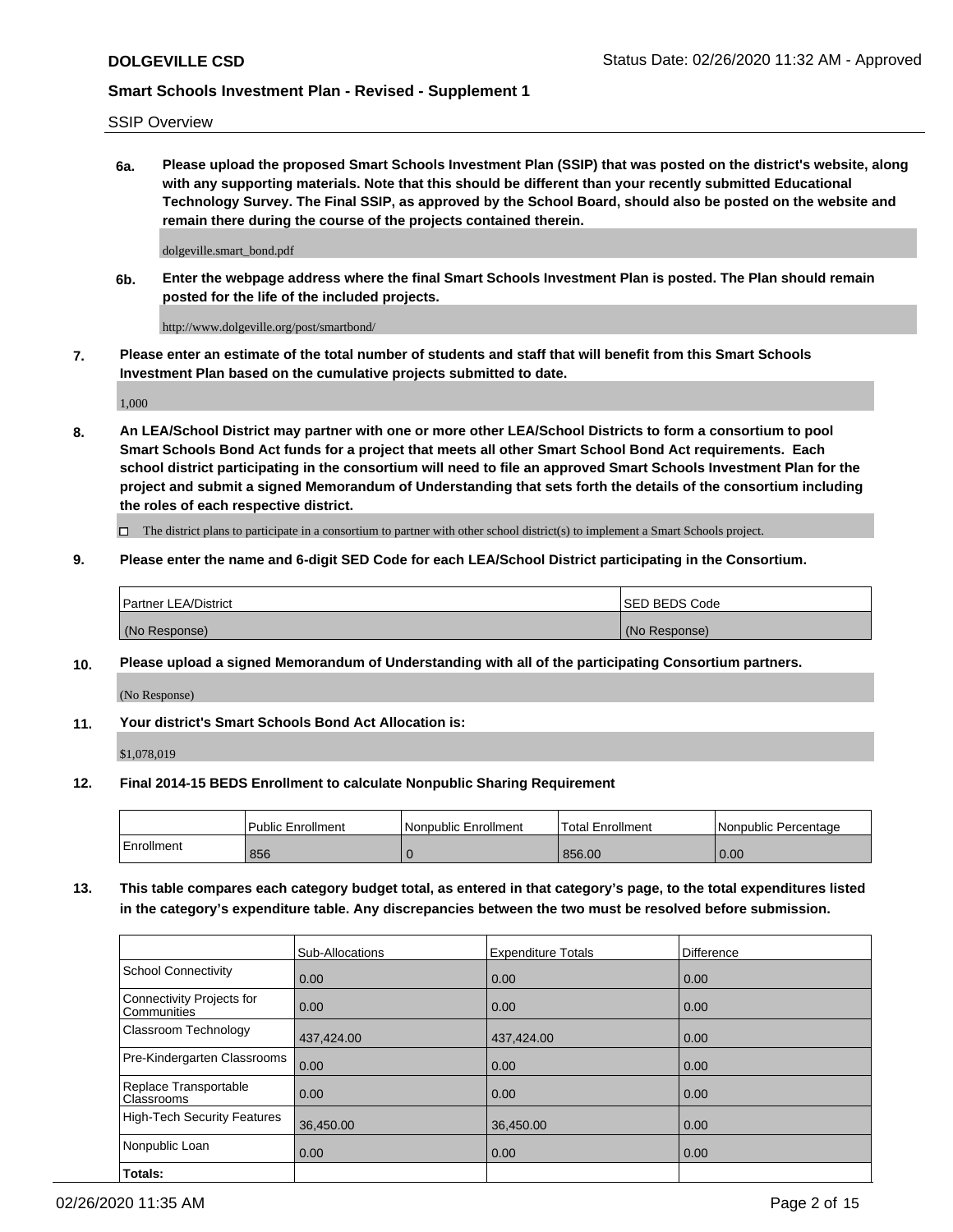SSIP Overview

| 473,874                | 473.874            | 0          |
|------------------------|--------------------|------------|
| <b>Sub-Allocations</b> | Expenditure Totals | Difference |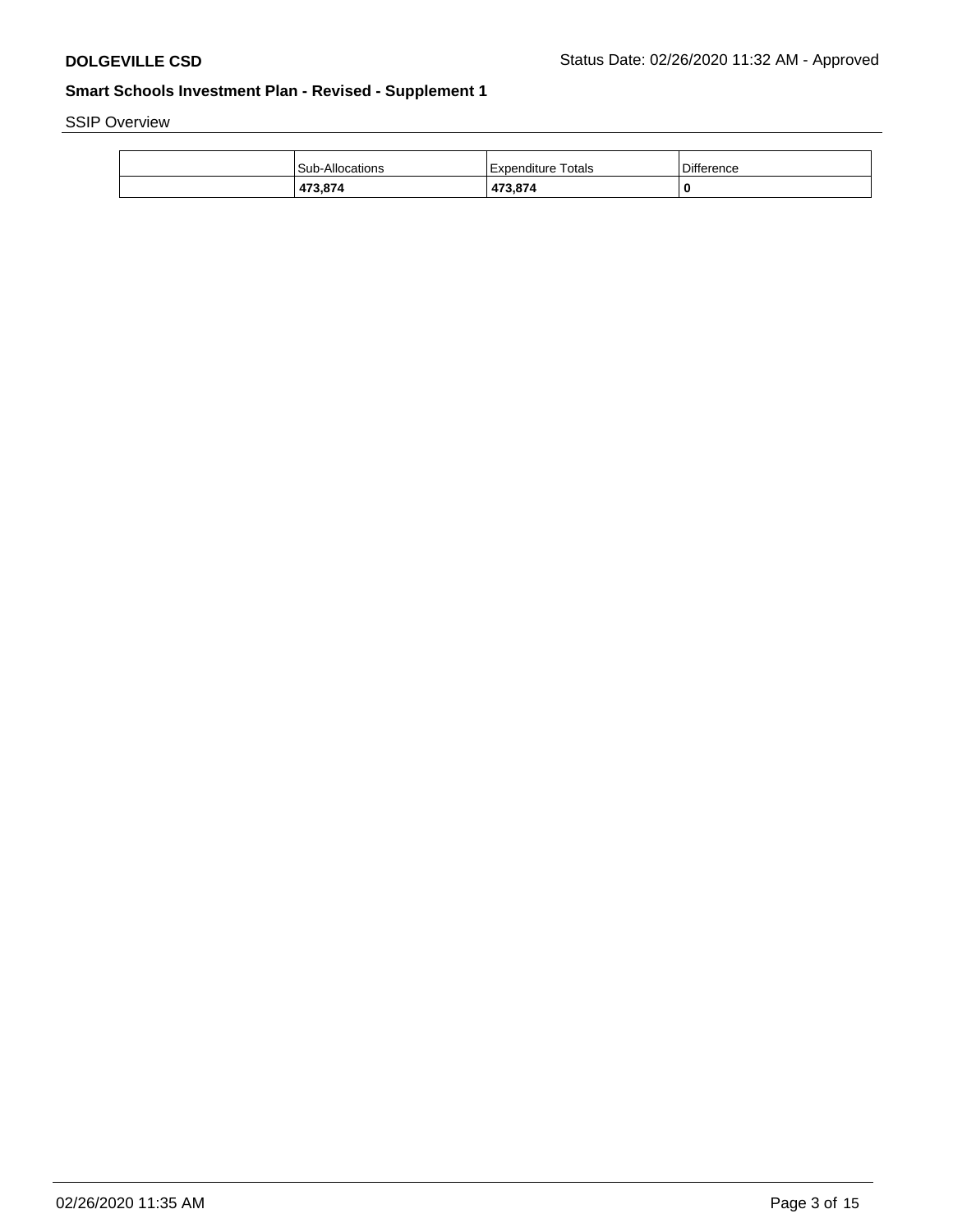School Connectivity

- **1. In order for students and faculty to receive the maximum benefit from the technology made available under the Smart Schools Bond Act, their school buildings must possess sufficient connectivity infrastructure to ensure that devices can be used during the school day. Smart Schools Investment Plans must demonstrate that:**
	- **• sufficient infrastructure that meets the Federal Communications Commission's 100 Mbps per 1,000 students standard currently exists in the buildings where new devices will be deployed, or**
	- **• is a planned use of a portion of Smart Schools Bond Act funds, or**
	- **• is under development through another funding source.**

**Smart Schools Bond Act funds used for technology infrastructure or classroom technology investments must increase the number of school buildings that meet or exceed the minimum speed standard of 100 Mbps per 1,000 students and staff within 12 months. This standard may be met on either a contracted 24/7 firm service or a "burstable" capability. If the standard is met under the burstable criteria, it must be:**

**1. Specifically codified in a service contract with a provider, and**

**2. Guaranteed to be available to all students and devices as needed, particularly during periods of high demand, such as computer-based testing (CBT) periods.**

**Please describe how your district already meets or is planning to meet this standard within 12 months of plan submission.**

(No Response)

**1a. If a district believes that it will be impossible to meet this standard within 12 months, it may apply for a waiver of this requirement, as described on the Smart Schools website. The waiver must be filed and approved by SED prior to submitting this survey.**

 $\Box$  By checking this box, you are certifying that the school district has an approved waiver of this requirement on file with the New York State Education Department.

**2. Connectivity Speed Calculator (Required). If the district currently meets the required speed, enter "Currently Met" in the last box: Expected Date When Required Speed Will be Met.**

|                  | l Number of     | Required Speed | Current Speed in | Expected Speed  | Expected Date                           |
|------------------|-----------------|----------------|------------------|-----------------|-----------------------------------------|
|                  | <b>Students</b> | In Mbps        | l Mbps           | to be Attained  | When Required                           |
|                  |                 |                |                  |                 | l Within 12 Months ISpeed Will be Met l |
| Calculated Speed | (No Response)   | 0.00           | (No Response)    | l (No Response) | l (No Response)                         |

**3. Describe how you intend to use Smart Schools Bond Act funds for high-speed broadband and/or wireless connectivity projects in school buildings.**

(No Response)

**4. Describe the linkage between the district's District Instructional Technology Plan and how the proposed projects will improve teaching and learning. (There should be a link between your response to this question and your responses to Question 1 in Section IV - NYSED Initiatives Alignment: "Explain how the district use of instructional technology will serve as a part of a comprehensive and sustained effort to support rigorous academic standards attainment and performance improvement for students."** 

**Your answer should also align with your answers to the questions in Section II - Strategic Technology Planning and the associated Action Steps in Section III - Action Plan.)**

(No Response)

**5. If the district wishes to have students and staff access the Internet from wireless devices within the school building, or in close proximity to it, it must first ensure that it has a robust Wi-Fi network in place that has sufficient bandwidth to meet user demand.**

**Please describe how you have quantified this demand and how you plan to meet this demand.**

(No Response)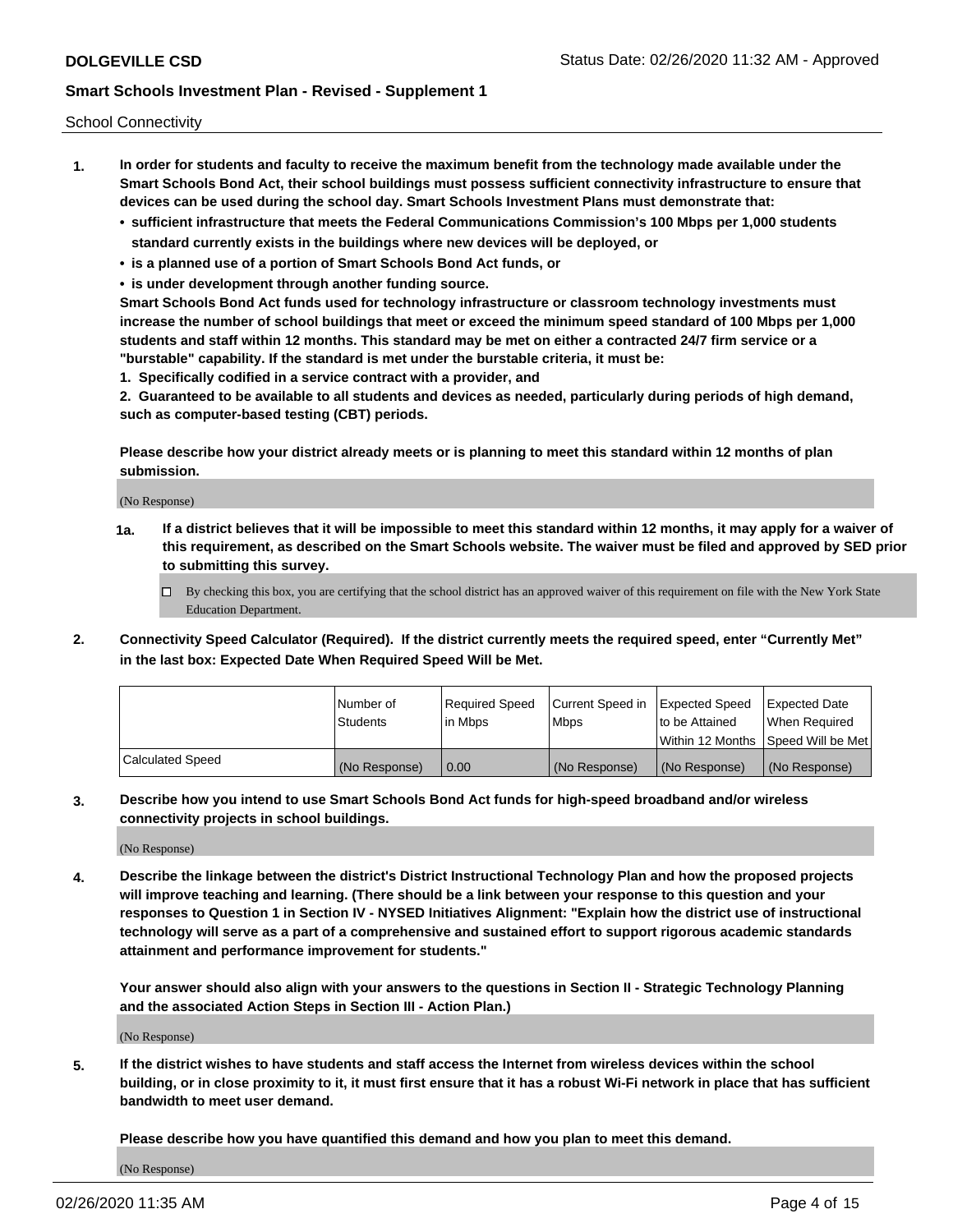School Connectivity

**6. Smart Schools plans with any expenditures in the School Connectivity category require a project number from the Office of Facilities Planning. Districts must submit an SSBA LOI and receive project numbers prior to submitting the SSIP. As indicated on the LOI, some projects may be eligible for a streamlined review and will not require a building permit.**

**Please indicate on a separate row each project number given to you by the Office of Facilities Planning.**

| Project Number |  |
|----------------|--|
| (No Response)  |  |

**7. Certain high-tech security and connectivity infrastructure projects may be eligible for an expedited review process as determined by the Office of Facilities Planning.**

### **Was your project deemed eligible for streamlined review?**

(No Response)

### **8. Include the name and license number of the architect or engineer of record.**

| Name          | License Number |
|---------------|----------------|
| (No Response) | (No Response)  |

### **9. Public Expenditures – Loanable (Counts toward the nonpublic loan calculation)**

| Select the allowable expenditure type.<br>Repeat to add another item under each type. | <b>PUBLIC</b> Items to be<br>l Purchased | Quantity           | Cost Per Item    | <b>Total Cost</b> |
|---------------------------------------------------------------------------------------|------------------------------------------|--------------------|------------------|-------------------|
| (No Response)                                                                         | (No Response)                            | l (No<br>Response) | (No<br>Response) | $\overline{0.00}$ |
|                                                                                       |                                          | O                  | 0.00             |                   |

## **10. Public Expenditures – Non-Loanable (Does not count toward nonpublic loan calculation)**

| Select the allowable expenditure | <b>PUBLIC</b> Items to be purchased | Quantity      | Cost per Item | <b>Total Cost</b> |
|----------------------------------|-------------------------------------|---------------|---------------|-------------------|
| type.                            |                                     |               |               |                   |
| Repeat to add another item under |                                     |               |               |                   |
| each type.                       |                                     |               |               |                   |
| (No Response)                    | (No Response)                       | (No Response) | (No Response) | 0.00              |
|                                  |                                     |               | 0.00          |                   |

#### **11. Final 2014-15 BEDS Enrollment to calculate Nonpublic Sharing Requirement (no changes allowed.)**

|            | Public Enrollment | l Nonpublic Enrollment | <b>Total Enrollment</b> | Nonpublic Percentage |
|------------|-------------------|------------------------|-------------------------|----------------------|
| Enrollment | 856               |                        | 856.00                  | 0.00                 |

### **12. Total Public Budget - Loanable (Counts toward the nonpublic loan calculation)**

|                                                      | Public Allocations | <b>Estimated Nonpublic Loan</b><br>Amount | Estimated Total Sub-Allocations |
|------------------------------------------------------|--------------------|-------------------------------------------|---------------------------------|
| Network/Access Costs                                 | (No Response)      | 0.00                                      | 0.00                            |
| School Internal Connections and<br><b>Components</b> | (No Response)      | 0.00                                      | 0.00                            |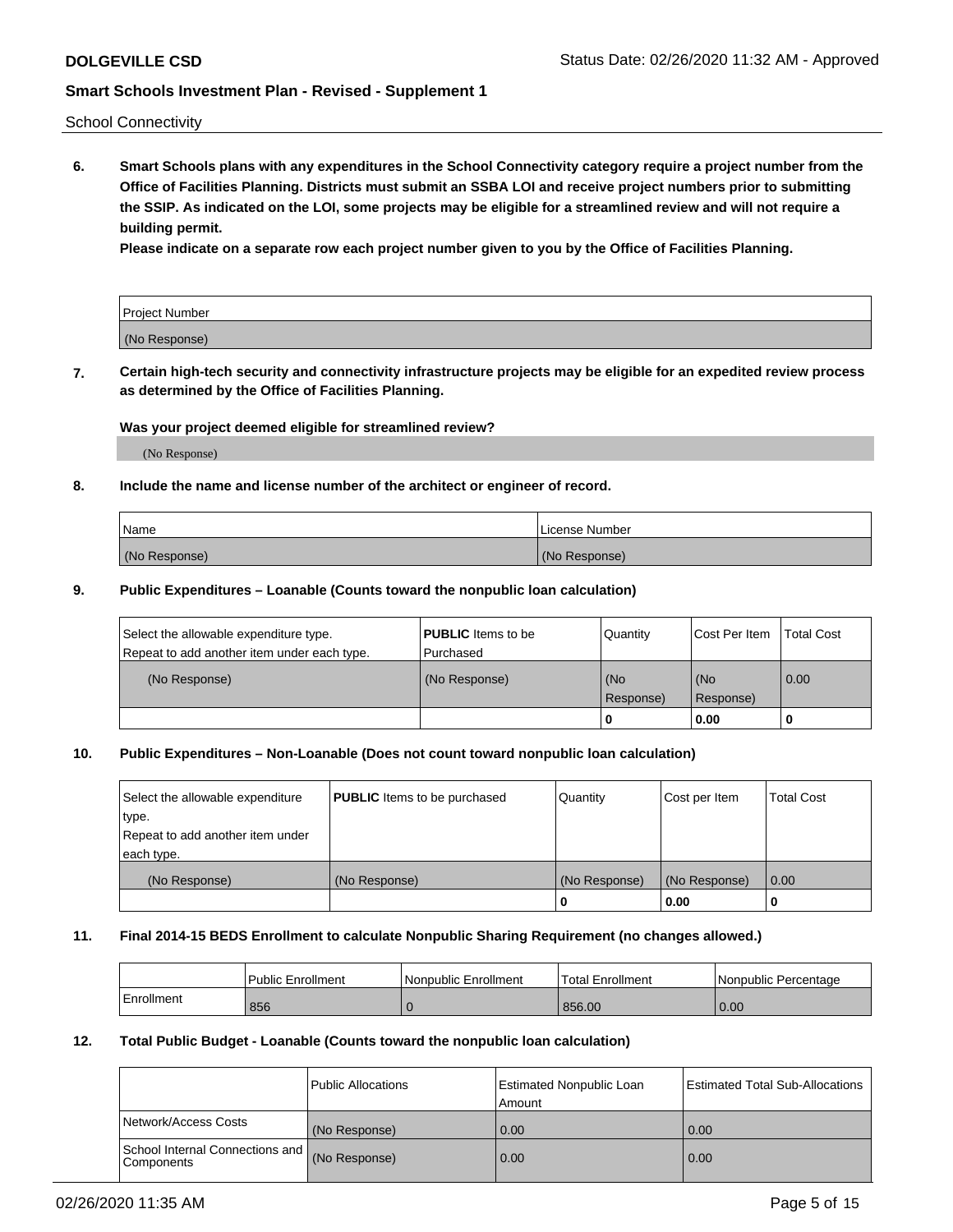School Connectivity

|         | Public Allocations | Estimated Nonpublic Loan<br>l Amount | <b>Estimated Total Sub-Allocations</b> |
|---------|--------------------|--------------------------------------|----------------------------------------|
| l Other | (No Response)      | 0.00                                 | 0.00                                   |
| Totals: | 0.00               | 0                                    | 0                                      |

## **13. Total Public Budget – Non-Loanable (Does not count toward the nonpublic loan calculation)**

|                                                   | Sub-<br>Allocation |
|---------------------------------------------------|--------------------|
| Network/Access Costs                              | (No Response)      |
| <b>Outside Plant Costs</b>                        | (No Response)      |
| <b>School Internal Connections and Components</b> | (No Response)      |
| <b>Professional Services</b>                      | (No Response)      |
| Testing                                           | (No Response)      |
| <b>Other Upfront Costs</b>                        | (No Response)      |
| <b>Other Costs</b>                                | (No Response)      |
| Totals:                                           | 0.00               |

## **14. School Connectivity Totals**

|                          | Total Sub-Allocations |
|--------------------------|-----------------------|
| Total Loanable Items     | 0.00                  |
| Total Non-Ioanable Items | 0.00                  |
| Totals:                  | 0                     |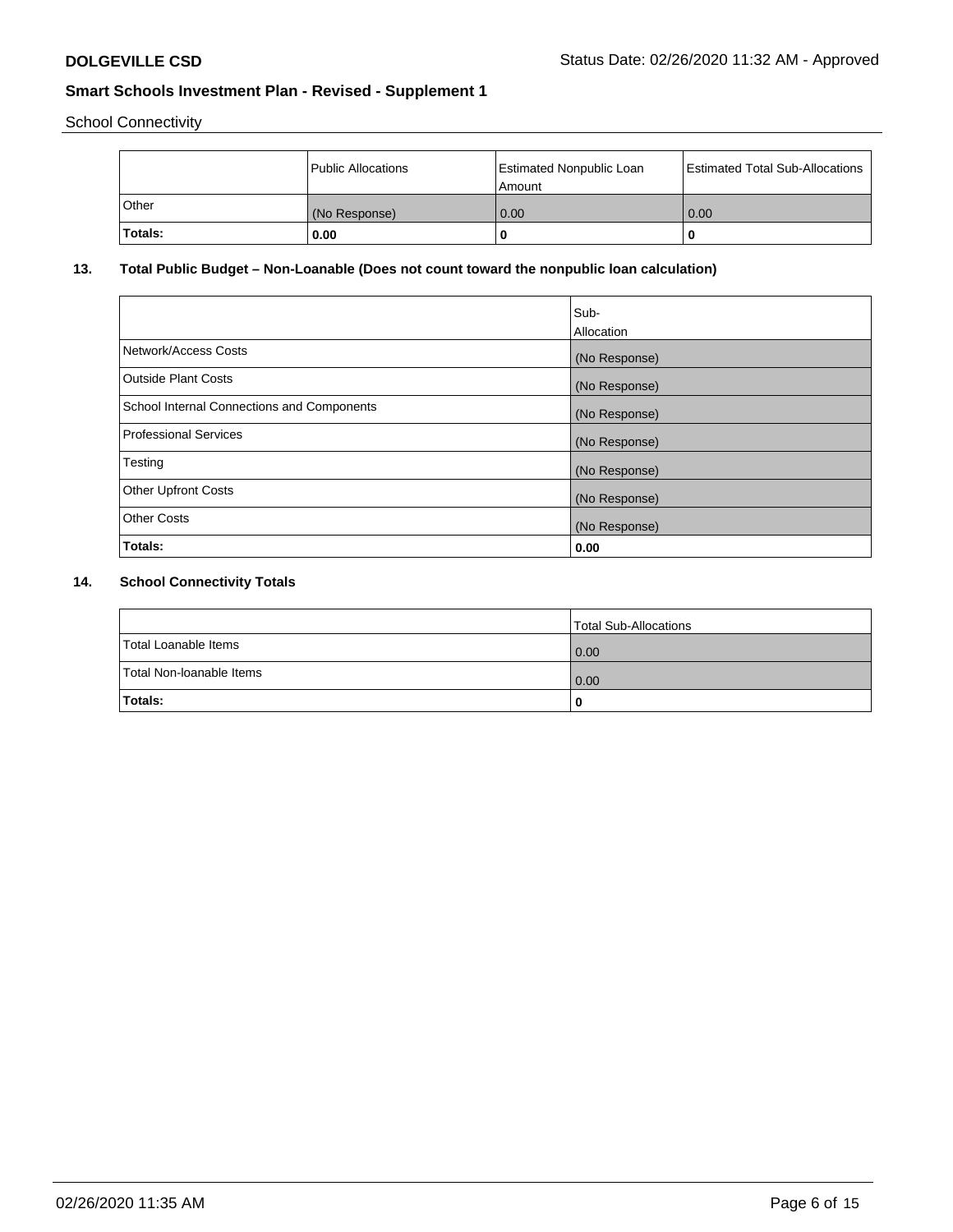Community Connectivity (Broadband and Wireless)

**1. Describe how you intend to use Smart Schools Bond Act funds for high-speed broadband and/or wireless connectivity projects in the community.**

(No Response)

**2. Please describe how the proposed project(s) will promote student achievement and increase student and/or staff access to the Internet in a manner that enhances student learning and/or instruction outside of the school day and/or school building.**

(No Response)

**3. Community connectivity projects must comply with all the necessary local building codes and regulations (building and related permits are not required prior to plan submission).**

 $\Box$  I certify that we will comply with all the necessary local building codes and regulations.

**4. Please describe the physical location of the proposed investment.**

(No Response)

**5. Please provide the initial list of partners participating in the Community Connectivity Broadband Project, along with their Federal Tax Identification (Employer Identification) number.**

| <b>Project Partners</b> | l Federal ID # |
|-------------------------|----------------|
| (No Response)           | (No Response)  |

**6. Please detail the type, quantity, per unit cost and total cost of the eligible items under each sub-category.**

| Select the allowable expenditure | Item to be purchased | Quantity      | Cost per Item | <b>Total Cost</b> |
|----------------------------------|----------------------|---------------|---------------|-------------------|
| type.                            |                      |               |               |                   |
| Repeat to add another item under |                      |               |               |                   |
| each type.                       |                      |               |               |                   |
| (No Response)                    | (No Response)        | (No Response) | (No Response) | 0.00              |
|                                  |                      | o             | 0.00          |                   |

**7. If you are submitting an allocation for Community Connectivity, complete this table.**

**Note that the calculated Total at the bottom of the table must equal the Total allocation for this category that you entered in the SSIP Overview overall budget.**

|                                    | Sub-Allocation |
|------------------------------------|----------------|
| Network/Access Costs               | (No Response)  |
| Outside Plant Costs                | (No Response)  |
| <b>Tower Costs</b>                 | (No Response)  |
| <b>Customer Premises Equipment</b> | (No Response)  |
| <b>Professional Services</b>       | (No Response)  |
| Testing                            | (No Response)  |
| <b>Other Upfront Costs</b>         | (No Response)  |
| <b>Other Costs</b>                 | (No Response)  |
| Totals:                            | 0.00           |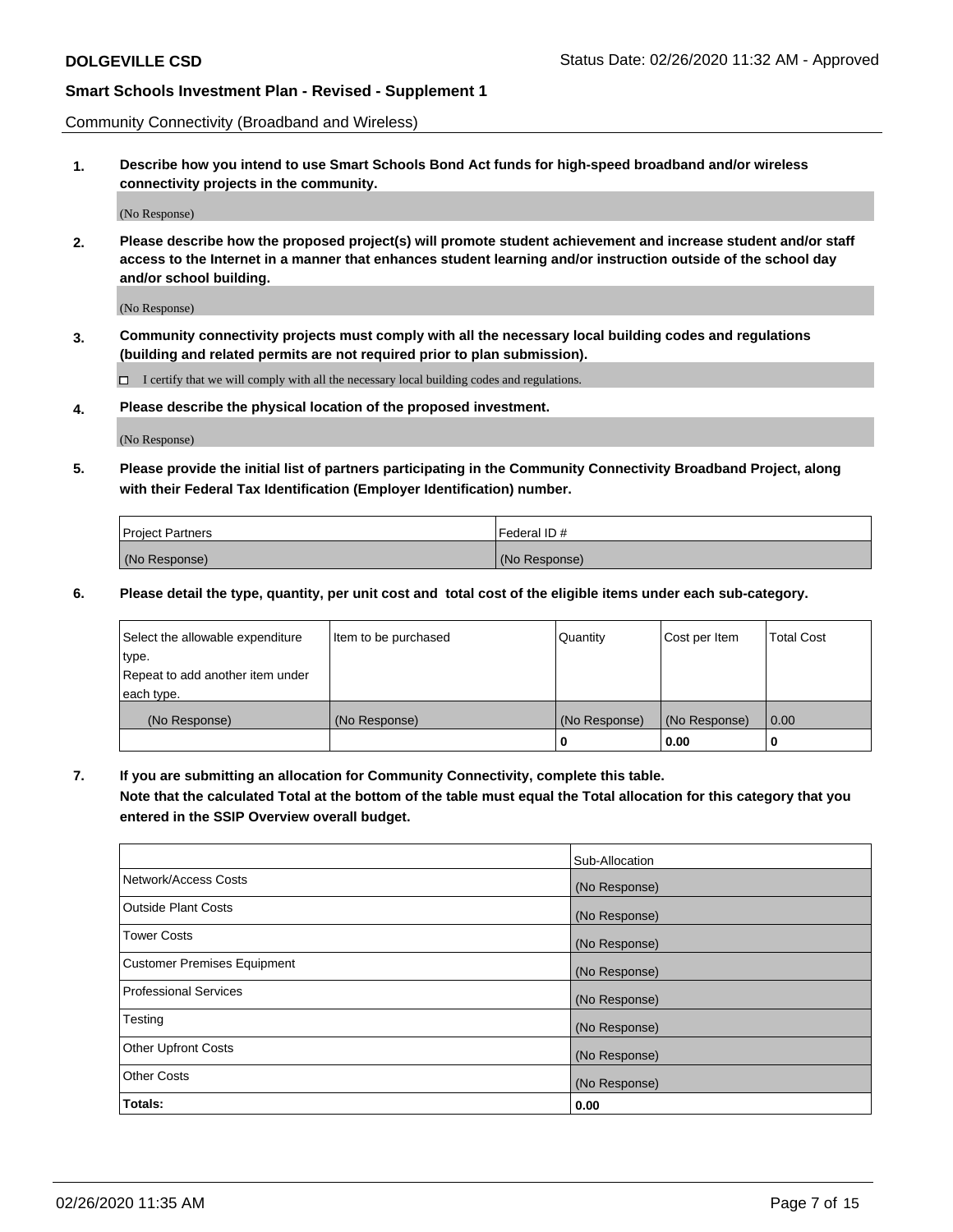### Classroom Learning Technology

**1. In order for students and faculty to receive the maximum benefit from the technology made available under the Smart Schools Bond Act, their school buildings must possess sufficient connectivity infrastructure to ensure that devices can be used during the school day. Smart Schools Investment Plans must demonstrate that sufficient infrastructure that meets the Federal Communications Commission's 100 Mbps per 1,000 students standard currently exists in the buildings where new devices will be deployed, or is a planned use of a portion of Smart Schools Bond Act funds, or is under development through another funding source. Smart Schools Bond Act funds used for technology infrastructure or classroom technology investments must increase the number of school buildings that meet or exceed the minimum speed standard of 100 Mbps per 1,000 students and staff within 12 months. This standard may be met on either a contracted 24/7 firm service or a "burstable" capability. If the standard is met under the burstable criteria, it must be:**

**1. Specifically codified in a service contract with a provider, and**

**2. Guaranteed to be available to all students and devices as needed, particularly during periods of high demand, such as computer-based testing (CBT) periods.**

**Please describe how your district already meets or is planning to meet this standard within 12 months of plan submission.**

Dolgeville Central School contracts for broadband internet services through Madison Oneida Regional Information Center. They currently contract for 1 gigabit of band width which exceeds this standard.

- **1a. If a district believes that it will be impossible to meet this standard within 12 months, it may apply for a waiver of this requirement, as described on the Smart Schools website. The waiver must be filed and approved by SED prior to submitting this survey.**
	- By checking this box, you are certifying that the school district has an approved waiver of this requirement on file with the New York State Education Department.
- **2. Connectivity Speed Calculator (Required). If the district currently meets the required speed, enter "Currently Met" in the last box: Expected Date When Required Speed Will be Met.**

|                  | l Number of<br>Students | Required Speed<br>l in Mbps | Current Speed in Expected Speed<br>l Mbps | to be Attained | <b>Expected Date</b><br>When Required<br>Within 12 Months 1Speed Will be Met1 |
|------------------|-------------------------|-----------------------------|-------------------------------------------|----------------|-------------------------------------------------------------------------------|
| Calculated Speed | 951                     | 95.10                       | 1000                                      | 1000           | <b>DNA</b>                                                                    |

**3. If the district wishes to have students and staff access the Internet from wireless devices within the school building, or in close proximity to it, it must first ensure that it has a robust Wi-Fi network in place that has sufficient bandwidth to meet user demand.**

**Please describe how you have quantified this demand and how you plan to meet this demand.**

Dolgeville Central Schools has a robust network. Their wireless was upgraded during a recent capitol project. Their switching and fiber connections are being upgraded using 2018 Federal Erate funds. The district anticipates having 10 gig fiber between all switches at the completion of the Erate project.

**4. All New York State public school districts are required to complete and submit an Instructional Technology Plan survey to the New York State Education Department in compliance with Section 753 of the Education Law and per Part 100.12 of the Commissioner's Regulations.**

**Districts that include educational technology purchases as part of their Smart Schools Investment Plan must have a submitted and approved Instructional Technology Plan survey on file with the New York State Education Department.**

 $\boxtimes$  By checking this box, you are certifying that the school district has an approved Instructional Technology Plan survey on file with the New York State Education Department.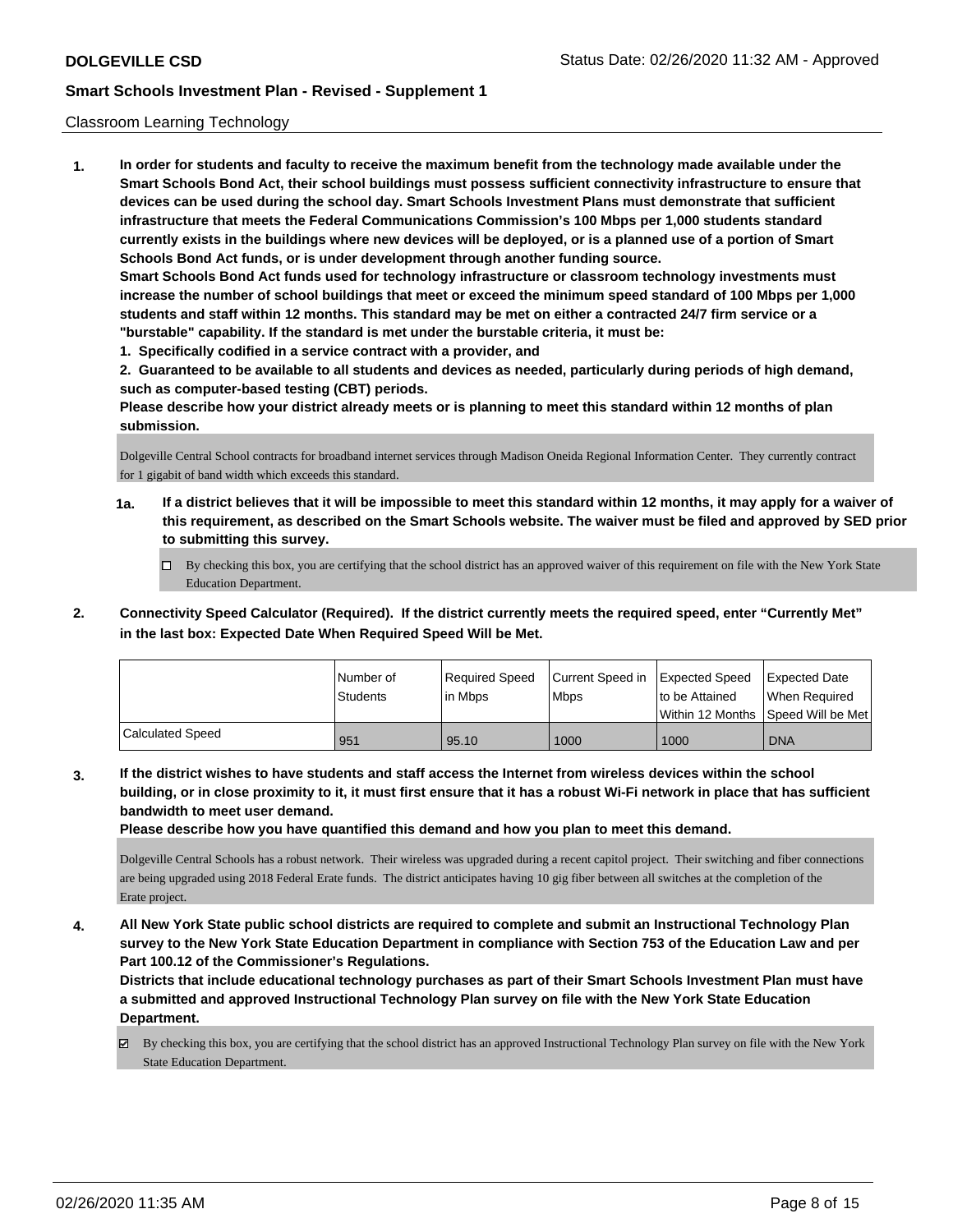### Classroom Learning Technology

**5. Describe the devices you intend to purchase and their compatibility with existing or planned platforms or systems. Specifically address the adequacy of each facility's electrical, HVAC and other infrastructure necessary to install and support the operation of the planned technology.**

The district is applying for funds to upgrade their interactive displays and desktop computers that are currently in the buildings. All of these devices were installed several years ago and are beginning to fail.

Because these are all replacements, the classrooms and small group meeting rooms all have adequate infrastructure to support the current equipment and will be able to handle the next generation.

### **6. Describe how the proposed technology purchases will:**

- **> enhance differentiated instruction;**
- **> expand student learning inside and outside the classroom;**
- **> benefit students with disabilities and English language learners; and**
- **> contribute to the reduction of other learning gaps that have been identified within the district.**

**The expectation is that districts will place a priority on addressing the needs of students who struggle to succeed in a rigorous curriculum. Responses in this section should specifically address this concern and align with the district's Instructional Technology Plan (in particular Question 2 of E. Curriculum and Instruction: "Does the district's instructional technology plan address the needs of students with disabilities to ensure equitable access to instruction, materials and assessments?" and Question 3 of the same section: "Does the district's instructional technology plan address the provision of assistive technology specifically for students with disabilities to ensure access to and participation in the general curriculum?")**

**In addition, describe how the district ensures equitable access to instruction, materials and assessments and participation in the general curriculum for both SWD and English Language Learners/Multilingual Learners (ELL/MLL) students.**

Dolgeville Central schools has equipped and will continue to equip ALL classrooms with the interactive displays that are included in this application. Classrooms for students with disabilities fits this requirement.

The impact on those students is huge. Students with limited manual dexterity can work well at an over sized board. Presentations that include internet resources on YouTube or other online sources can impact a student that has poor literacy ability.

Students with disabilities who have an IEP and students with 504 Academic Intervention plans often have technology resources assigned to them. Dolgeville Central has always fully funded those plans and commits the required staff development funds to those devices.

Dolgeville Central uses the Google classroom software. One of the excellent features of this software is the translation component. When a teacher has an English Language Learner, they have an option. When they are displaying a web site through Google Chrome, they can press an icon, and the page is immediately translated to the native language. This is particularly important as the learning is relevant, simple and continuous.

Displays offer a tremendous resource when developing differentiated instruction strategies, There are students who are visual learners, the display helps these students grasp concepts that they would be challenged through traditional systems. These learning gaps can be reduced through strategies.

## **7. Where appropriate, describe how the proposed technology purchases will enhance ongoing communication with parents and other stakeholders and help the district facilitate technology-based regional partnerships, including distance learning and other efforts.**

The installation of interactive displays in specific rooms and small group spaces will have limited impact on parent interaction. They do support virtual learning experiences and distance learning to enable every classroom to be a distance learning room.

Dolgeville does have a robust Parent Portal through their student management system. This allows parents to stay current on student attendance, student assignments, and current academic status in real time.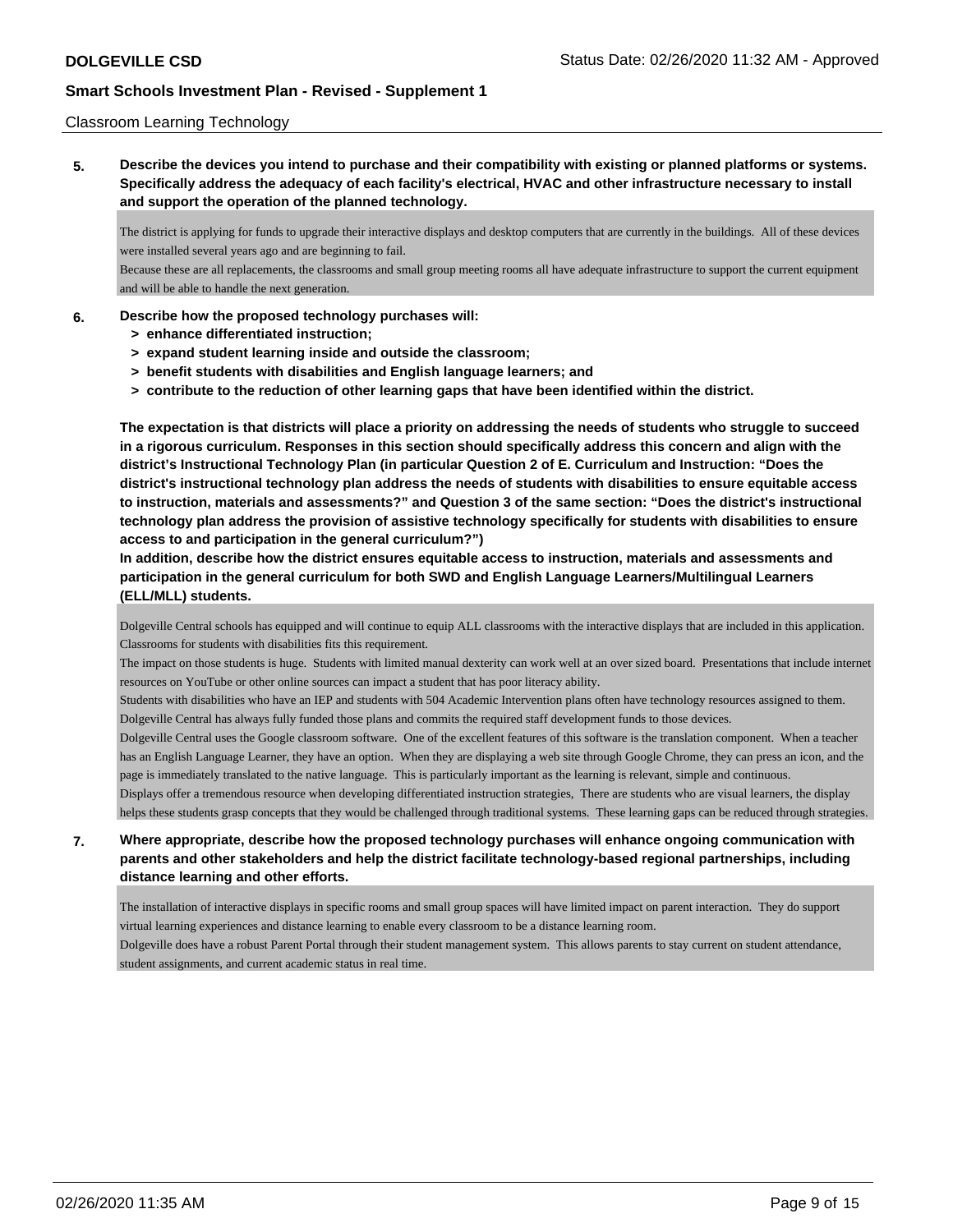#### Classroom Learning Technology

**8. Describe the district's plan to provide professional development to ensure that administrators, teachers and staff can employ the technology purchased to enhance instruction successfully.**

**Note: This response should be aligned and expanded upon in accordance with your district's response to Question 1 of F. Professional Development of your Instructional Technology Plan: "Please provide a summary of professional development offered to teachers and staff, for the time period covered by this plan, to support technology to enhance teaching and learning. Please include topics, audience and method of delivery within your summary."**

Dolgeville Central Schools is a member of the Herkimer Madison BOCES and the Madison Oneida Regional Information Center. Through those agencies and their participation in Model Schools, the district has adequate opportunity to the Interactive White Board training that is most appropriate.

Classes include Interactive White Boards, Essential Digital Resources, Using Google Apps for Education in the classroom, and Creating Digital Formative Assessments.

The district has a number of staff members who were early adopters of this technology. These staff members are available for peer consultation and integration into specific instructional areas.

The district is committed to use their Federal Title 2 funds for any additional training that may be required and to provide substitutes allowing teachers release time if their supervisor deems that most appropriate.

- **9. Districts must contact one of the SUNY/CUNY teacher preparation programs listed on the document on the left side of the page that supplies the largest number of the district's new teachers to request advice on innovative uses and best practices at the intersection of pedagogy and educational technology.**
	- By checking this box, you certify that you have contacted the SUNY/CUNY teacher preparation program that supplies the largest number of your new teachers to request advice on these issues.

#### **9a. Please enter the name of the SUNY or CUNY Institution that you contacted.**

SUNY Cortland

**9b. Enter the primary Institution phone number.**

#### (607) 753-2011

**9c. Enter the name of the contact person with whom you consulted and/or will be collaborating with on innovative uses of technology and best practices.**

Chris Widdal

- **10. To ensure the sustainability of technology purchases made with Smart Schools funds, districts must demonstrate a long-term plan to maintain and replace technology purchases supported by Smart Schools Bond Act funds. This sustainability plan shall demonstrate a district's capacity to support recurring costs of use that are ineligible for Smart Schools Bond Act funding such as device maintenance, technical support, Internet and wireless fees, maintenance of hotspots, staff professional development, building maintenance and the replacement of incidental items. Further, such a sustainability plan shall include a long-term plan for the replacement of purchased devices and equipment at the end of their useful life with other funding sources.**
	- $\boxtimes$  By checking this box, you certify that the district has a sustainability plan as described above.
- **11. Districts must ensure that devices purchased with Smart Schools Bond funds will be distributed, prepared for use, maintained and supported appropriately. Districts must maintain detailed device inventories in accordance with generally accepted accounting principles.**

By checking this box, you certify that the district has a distribution and inventory management plan and system in place.

**12. Please detail the type, quantity, per unit cost and total cost of the eligible items under each sub-category.**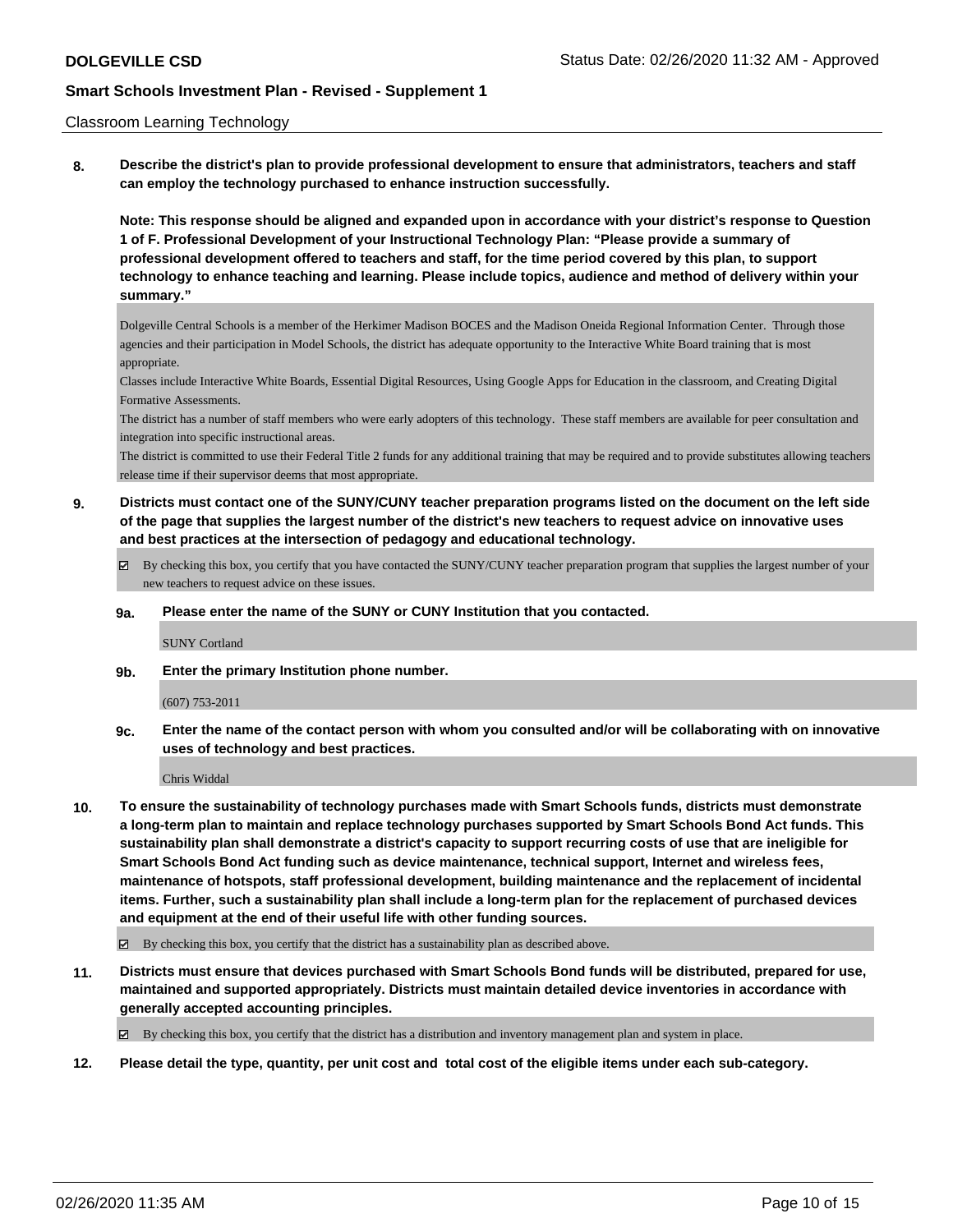Classroom Learning Technology

| Select the allowable expenditure<br>type.<br>Repeat to add another item under<br>each type. | Item to be Purchased                                                    | Quantity       | Cost per Item | <b>Total Cost</b> |
|---------------------------------------------------------------------------------------------|-------------------------------------------------------------------------|----------------|---------------|-------------------|
| Interactive Whiteboards                                                                     | <b>Wheeled Motorized Fixed Standard</b><br><b>Display Mount</b>         | 1              | 899.00        | 899.00            |
| <b>Desktop Computers</b>                                                                    | Inspiron 3668 desktop computer with<br>i5 processor                     | 1              | 764.00        | 764.00            |
| <b>Other Costs</b>                                                                          | Installation Kits including audio cables,<br>hdmi cables and USB cables | 86             | 50.00         | 4.300.00          |
| Interactive Whiteboards                                                                     | <b>Fixed Motorized Standard Display</b><br><b>Mount</b>                 | 15             | 1,349.00      | 20,235.00         |
| Interactive Whiteboards                                                                     | <b>Wheeled Fixed Standard Display</b><br>Mount                          | 1              | 539.00        | 539.00            |
| <b>Desktop Computers</b>                                                                    | Inspiron 3668 desktop with i7<br>processor                              | $\overline{7}$ | 1,439.00      | 10,073.00         |
| Interactive Whiteboards                                                                     | Clear-Touch 86                                                          | 4              | 7,999.00      | 31,996.00         |
| Interactive Whiteboards                                                                     | Clear-Touch 55                                                          | $\overline{2}$ | 2,750.00      | 5,500.00          |
| Interactive Whiteboards                                                                     | Clear-Touch 75                                                          | 74             | 4,590.00      | 339,660.00        |
| Interactive Whiteboards                                                                     | Clear-Touch 65                                                          | 6              | 3,160.00      | 18,960.00         |
| Interactive Whiteboards                                                                     | Wheeled Convertible motorized Fixed<br><b>Standard Display Mount</b>    | $\overline{2}$ | 2,249.00      | 4,498.00          |
|                                                                                             |                                                                         | 199            | 25,788.00     | 437,424           |

## **13. Final 2014-15 BEDS Enrollment to calculate Nonpublic Sharing Requirement (no changes allowed.)**

|            | l Public Enrollment | Nonpublic Enrollment | Total Enrollment | Nonpublic<br>l Percentage |
|------------|---------------------|----------------------|------------------|---------------------------|
| Enrollment | 856                 |                      | 856.00           | 0.00                      |

## **14. If you are submitting an allocation for Classroom Learning Technology complete this table.**

|                         | Public School Sub-Allocation | <b>Estimated Nonpublic Loan</b><br>Amount | <b>Estimated Total Public and</b><br>Nonpublic Sub-Allocation |
|-------------------------|------------------------------|-------------------------------------------|---------------------------------------------------------------|
|                         |                              | (Based on Percentage Above)               |                                                               |
| Interactive Whiteboards | 422.287.00                   | 0.00                                      | 422.287.00                                                    |
| Computer Servers        | 0.00                         | 0.00                                      | 0.00                                                          |
| Desktop Computers       | 10,837.00                    | 0.00                                      | 10,837.00                                                     |
| <b>Laptop Computers</b> | 0.00                         | 0.00                                      | 0.00                                                          |
| <b>Tablet Computers</b> | 0.00                         | 0.00                                      | 0.00                                                          |
| <b>Other Costs</b>      | 4.300.00                     | 0.00                                      | 4.300.00                                                      |
| Totals:                 | 437,424.00                   | 0                                         | 437,424                                                       |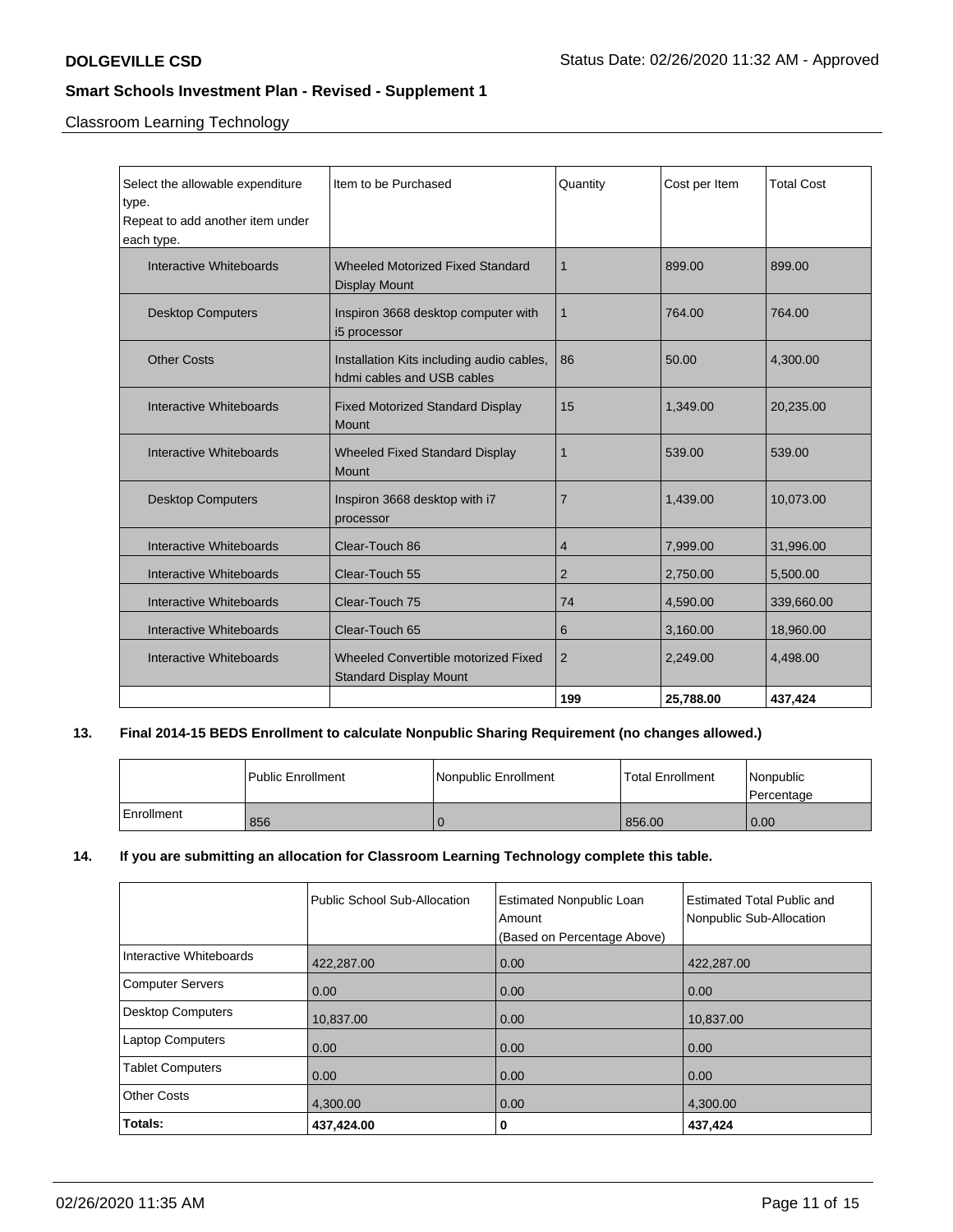#### Pre-Kindergarten Classrooms

**1. Provide information regarding how and where the district is currently serving pre-kindergarten students and justify the need for additional space with enrollment projections over 3 years.**

(No Response)

- **2. Describe the district's plan to construct, enhance or modernize education facilities to accommodate prekindergarten programs. Such plans must include:**
	- **Specific descriptions of what the district intends to do to each space;**
	- **An affirmation that new pre-kindergarten classrooms will contain a minimum of 900 square feet per classroom;**
	- **The number of classrooms involved;**
	- **The approximate construction costs per classroom; and**
	- **Confirmation that the space is district-owned or has a long-term lease that exceeds the probable useful life of the improvements.**

(No Response)

**3. Smart Schools Bond Act funds may only be used for capital construction costs. Describe the type and amount of additional funds that will be required to support ineligible ongoing costs (e.g. instruction, supplies) associated with any additional pre-kindergarten classrooms that the district plans to add.**

(No Response)

**4. All plans and specifications for the erection, repair, enlargement or remodeling of school buildings in any public school district in the State must be reviewed and approved by the Commissioner. Districts that plan capital projects using their Smart Schools Bond Act funds will undergo a Preliminary Review Process by the Office of Facilities Planning.**

**Please indicate on a separate row each project number given to you by the Office of Facilities Planning.**

| Project Number |  |
|----------------|--|
| (No Response)  |  |
|                |  |

**5. Please detail the type, quantity, per unit cost and total cost of the eligible items under each sub-category.**

| Select the allowable expenditure | Item to be purchased | Quantity      | Cost per Item | <b>Total Cost</b> |
|----------------------------------|----------------------|---------------|---------------|-------------------|
| type.                            |                      |               |               |                   |
| Repeat to add another item under |                      |               |               |                   |
| each type.                       |                      |               |               |                   |
| (No Response)                    | (No Response)        | (No Response) | (No Response) | 0.00              |
|                                  |                      | U             | 0.00          |                   |

**6. If you have made an allocation for Pre-Kindergarten Classrooms, complete this table. Note that the calculated Total at the bottom of the table must equal the Total allocation for this category that you entered in the SSIP Overview overall budget.**

|                                          | Sub-Allocation |
|------------------------------------------|----------------|
| Construct Pre-K Classrooms               | (No Response)  |
| Enhance/Modernize Educational Facilities | (No Response)  |
| <b>Other Costs</b>                       | (No Response)  |
| Totals:                                  | 0.00           |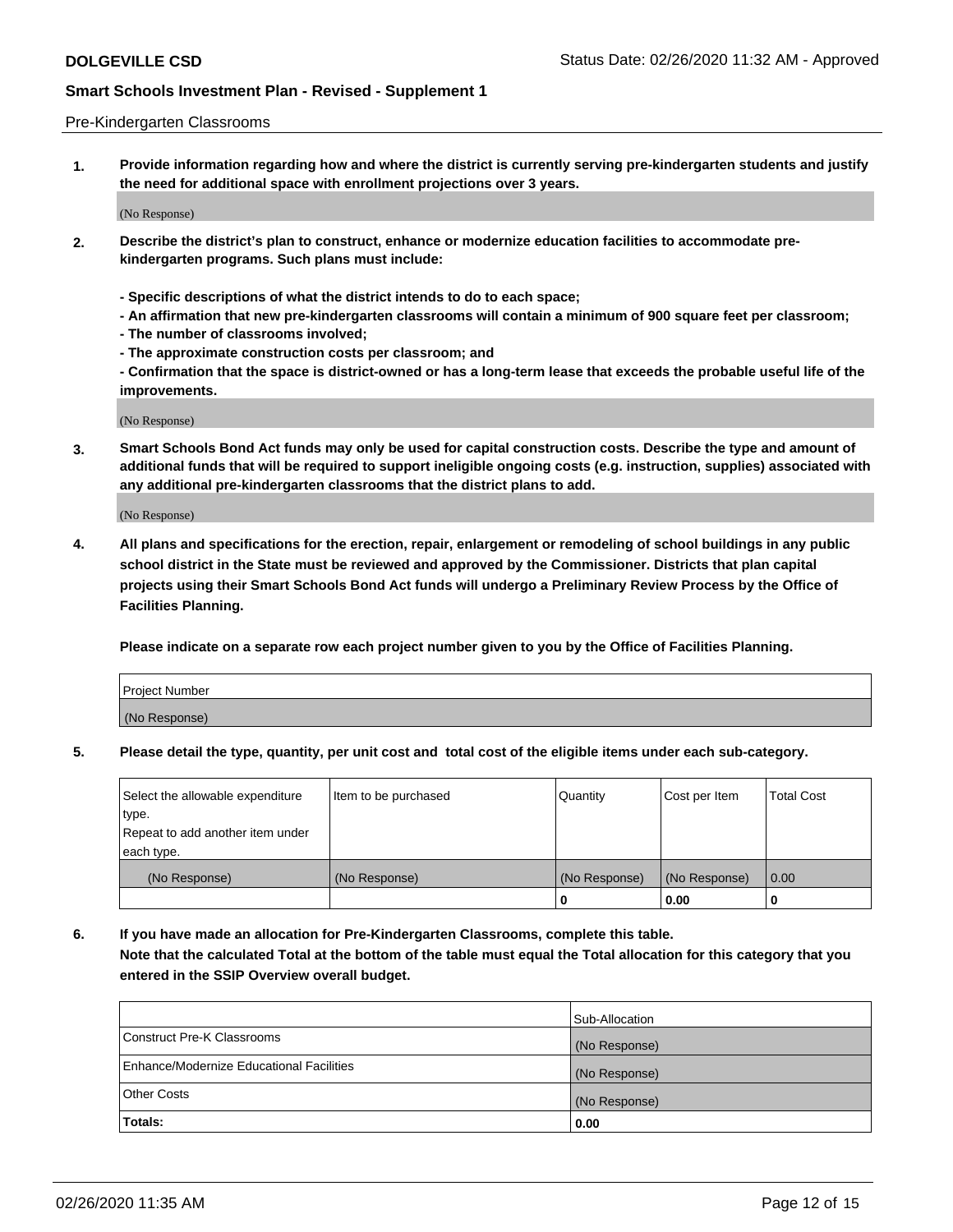Replace Transportable Classrooms

**1. Describe the district's plan to construct, enhance or modernize education facilities to provide high-quality instructional space by replacing transportable classrooms.**

(No Response)

**2. All plans and specifications for the erection, repair, enlargement or remodeling of school buildings in any public school district in the State must be reviewed and approved by the Commissioner. Districts that plan capital projects using their Smart Schools Bond Act funds will undergo a Preliminary Review Process by the Office of Facilities Planning.**

**Please indicate on a separate row each project number given to you by the Office of Facilities Planning.**

| Project Number |  |
|----------------|--|
|                |  |
|                |  |
|                |  |
|                |  |
| (No Response)  |  |
|                |  |
|                |  |
|                |  |

**3. For large projects that seek to blend Smart Schools Bond Act dollars with other funds, please note that Smart Schools Bond Act funds can be allocated on a pro rata basis depending on the number of new classrooms built that directly replace transportable classroom units.**

**If a district seeks to blend Smart Schools Bond Act dollars with other funds describe below what other funds are being used and what portion of the money will be Smart Schools Bond Act funds.**

(No Response)

**4. Please detail the type, quantity, per unit cost and total cost of the eligible items under each sub-category.**

| Select the allowable expenditure | Item to be purchased | Quantity      | Cost per Item | Total Cost |
|----------------------------------|----------------------|---------------|---------------|------------|
| ∣type.                           |                      |               |               |            |
| Repeat to add another item under |                      |               |               |            |
| each type.                       |                      |               |               |            |
| (No Response)                    | (No Response)        | (No Response) | (No Response) | 0.00       |
|                                  |                      | u             | 0.00          |            |

**5. If you have made an allocation for Replace Transportable Classrooms, complete this table. Note that the calculated Total at the bottom of the table must equal the Total allocation for this category that you entered in the SSIP Overview overall budget.**

|                                                | Sub-Allocation |
|------------------------------------------------|----------------|
| Construct New Instructional Space              | (No Response)  |
| Enhance/Modernize Existing Instructional Space | (No Response)  |
| Other Costs                                    | (No Response)  |
| Totals:                                        | 0.00           |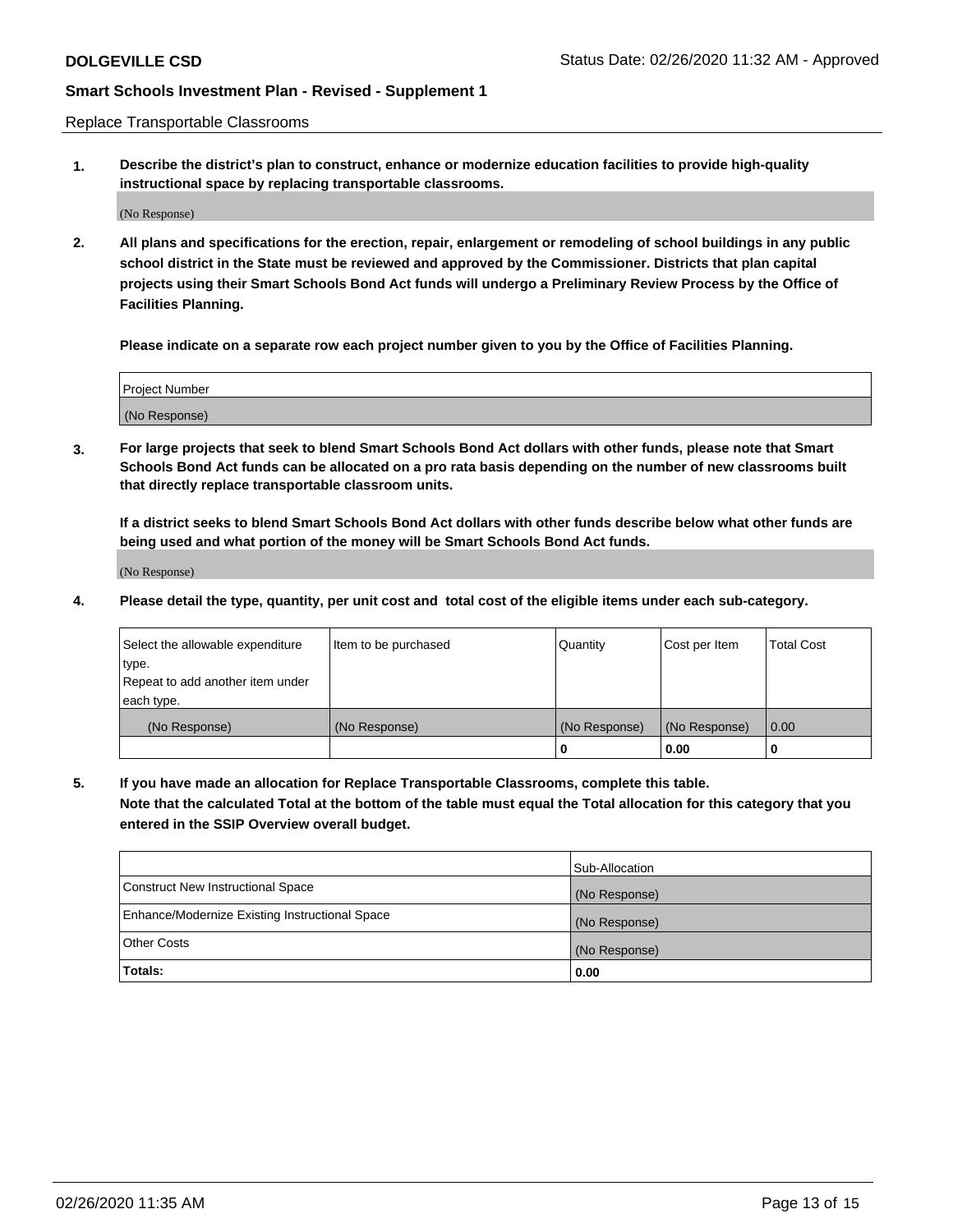### High-Tech Security Features

## **1. Describe how you intend to use Smart Schools Bond Act funds to install high-tech security features in school buildings and on school campuses.**

Dolgeville Central Schools has a strong Safety and Security plan. All doors are secured and public entrances are audio and video controlled by an attendent. Those doors include double vestibule access to prevent unauthorized access to the buildings. The district also has a strong video security system with cameras covering all public spaces in the interior of the buildings and the exterior of the buildings including parking lots and playing fields.

One area that the district would like to strengthen is the retention of security video recordings. Additional cameras have been added as required with no increase in the capacity of the video servers. The district is proposing an upgrade to the video security system that will allow retention of all videos for a minimum of 60 days and the capacity to archive specific events indefinitely.

**2. All plans and specifications for the erection, repair, enlargement or remodeling of school buildings in any public school district in the State must be reviewed and approved by the Commissioner. Smart Schools plans with any expenditures in the High-Tech Security category require a project number from the Office of Facilities Planning. Districts must submit an SSBA LOI and receive project numbers prior to submitting the SSIP. As indicated on the LOI, some projects may be eligible for a streamlined review and will not require a building permit. Please indicate on a separate row each project number given to you by the Office of Facilities Planning.**

| Proiect Number        |  |
|-----------------------|--|
| 21-10-03-04-7-999-BA1 |  |

### **3. Was your project deemed eligible for streamlined Review?**

Yes

 $\square$  No

**3a. Districts with streamlined projects must certify that they have reviewed all installations with their licensed architect or engineer of record, and provide that person's name and license number. The licensed professional must review the products and proposed method of installation prior to implementation and review the work during and after completion in order to affirm that the work was code-compliant, if requested.**

By checking this box, you certify that the district has reviewed all installations with a licensed architect or engineer of record.

#### **4. Include the name and license number of the architect or engineer of record.**

| Name           | License Number |
|----------------|----------------|
| I James Graham | 23879          |

**5. Please detail the type, quantity, per unit cost and total cost of the eligible items under each sub-category.**

| Select the allowable expenditure<br>type.<br>Repeat to add another item under | Item to be purchased               | Quantity | Cost per Item | <b>Total Cost</b> |
|-------------------------------------------------------------------------------|------------------------------------|----------|---------------|-------------------|
| each type.                                                                    |                                    |          |               |                   |
| <b>Electronic Security System</b>                                             | New Network Video Recording Server | 3        | 12.150.00     | 36.450.00         |
|                                                                               |                                    | з        | 12,150.00     | 36,450            |

## **6. If you have made an allocation for High-Tech Security Features, complete this table.**

**Enter each Sub-category Public Allocation based on the the expenditures listed in Table #5.**

|                                                      | Sub-Allocation |
|------------------------------------------------------|----------------|
| Capital-Intensive Security Project (Standard Review) | 0.00           |
| <b>Electronic Security System</b>                    | 36,450.00      |